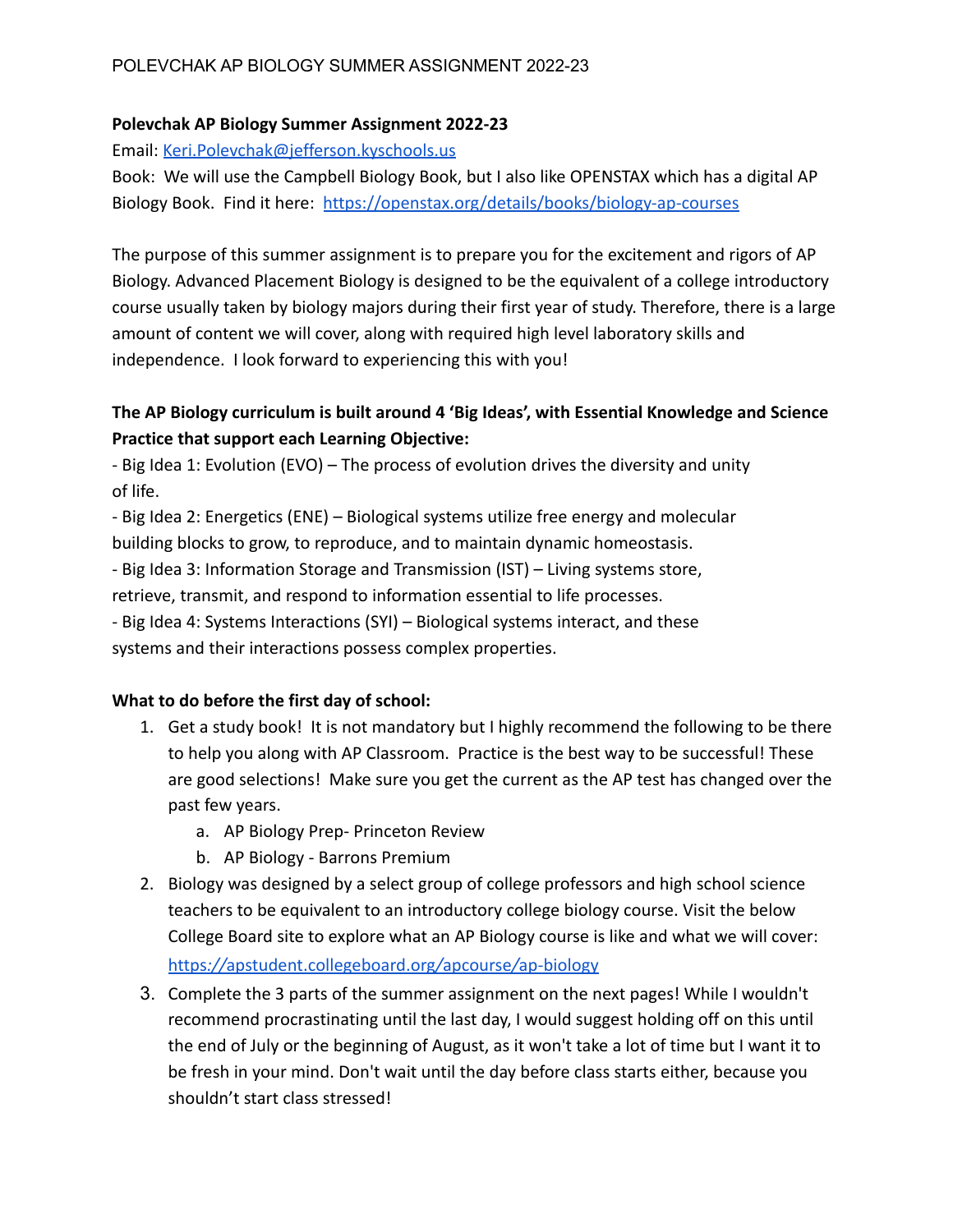### **Part 1: Graphing and Statistics**

Stats in AP Biology? Yes!!! On the AP test you will be expected to apply and use basic statistics along with graphing. Complete the following to help prepare you for this!

**Review of (or Intro to) Statistics :** Go to http*://*[bozemanscience.com](http://bozemanscience.com/statistics-graphing)*/*statistics-graphing

Mr. Andersen (formerly of Bozeman, MT) has created many online lectures to help explain topics in science that are a great resource to use throughout the year. He has a whole series exclusively for AP Biology. Save it!

1. Beginner's Guide to Graphing Data: (from site above, or https*://*tinyurl.com*/*GuidetoGraphing)

- a. What type of a graph **uses a "best** fit" line?
- b. Explain the differ**ence between a b**ar graph and a histogram.
- c. Which type of graph shows a change over time?
- d. Which type of graph disp**lays a correla**tion of variables?

-Distinguish between the independent variable and dependent variable in an experiment, and where their **axes are** on a graph.

e. Which type of graph is best for comparing 2 or more different groups?

f. Which type of graph is better for showing distribution of data?

g. Explain when a pie chart*/*graph should be used and give (draw, label) any example.

h. State at least 5 elements that any graph should always display.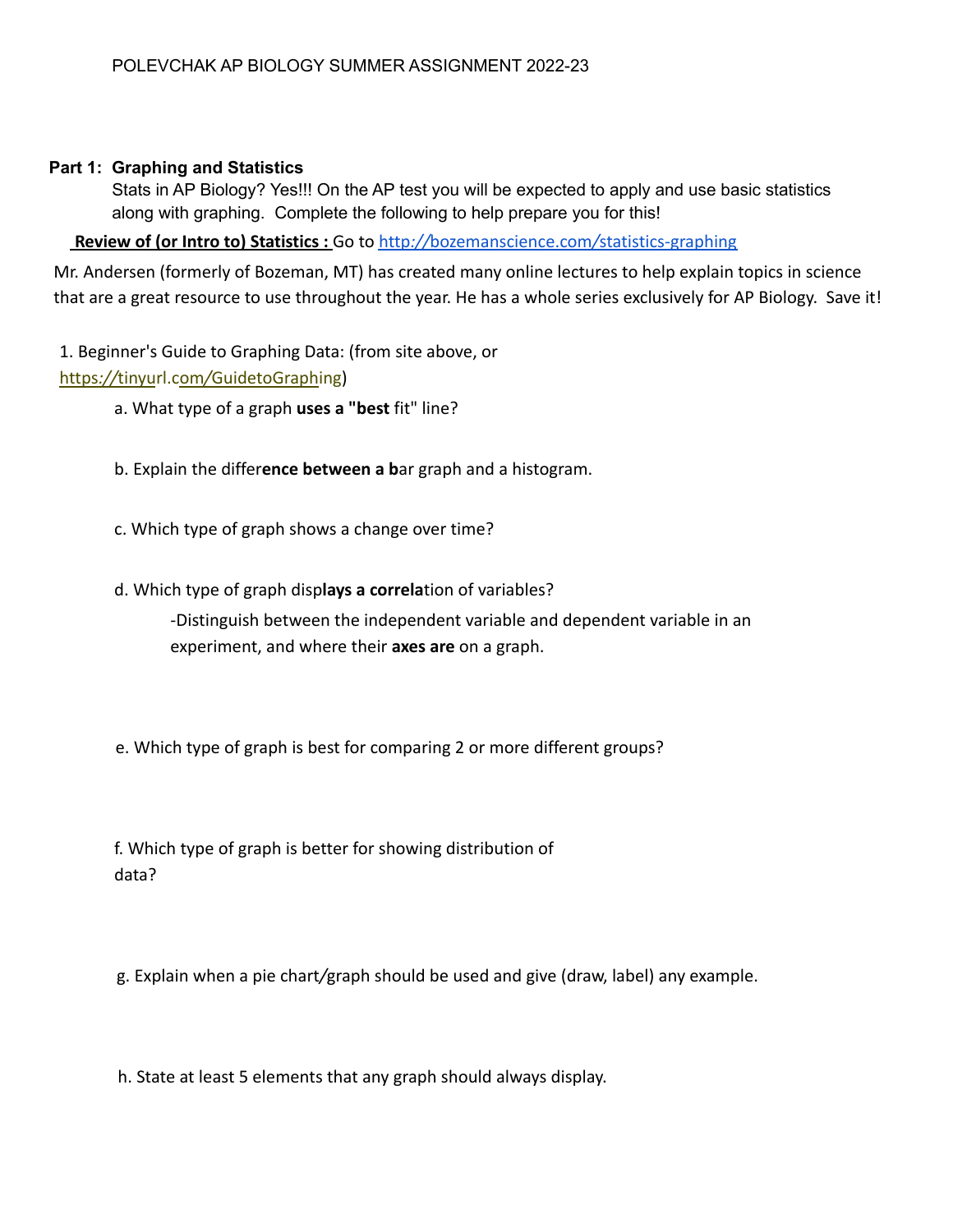2. Watch Graphing Data by Spreadsheet. Take notes for reference. If needed, watch Graphing Data by Hand. Both videos are found at the main website listed in part A. Watch Bozeman: Statistics for Science (http://www.bozemanscience.com/statistics-for-science) and take notes:

a. What is n?

b. What is x?

c. What is M?

d. What was the range of the sample in his video?

e. Explain "**degrees of freedom**" (with any example) and why the formula for it is n-1.

3. Watch Bozeman: Standard Deviation https://www.youtube.com/watch?v=09kiX3p5Vek and take notes:

a. What is meant by normal distribution?

b. What does standard deviation (SD) measure?

c. Can 2 sets of data have the same mean but a different SD? Explain.

4. Watch Bozeman: Standard Error (https://tinyurl.com/y4|tazk3) and Kevin Piers: Standard Deviation & Standard Error of the Mean (htt*ps://y*outu.be/3UPYPOLERJg)

a. From Bozeman: Explain the significance of the standard error among 2 different sets of data with different sample sizes that have the same mean (in terms of precision).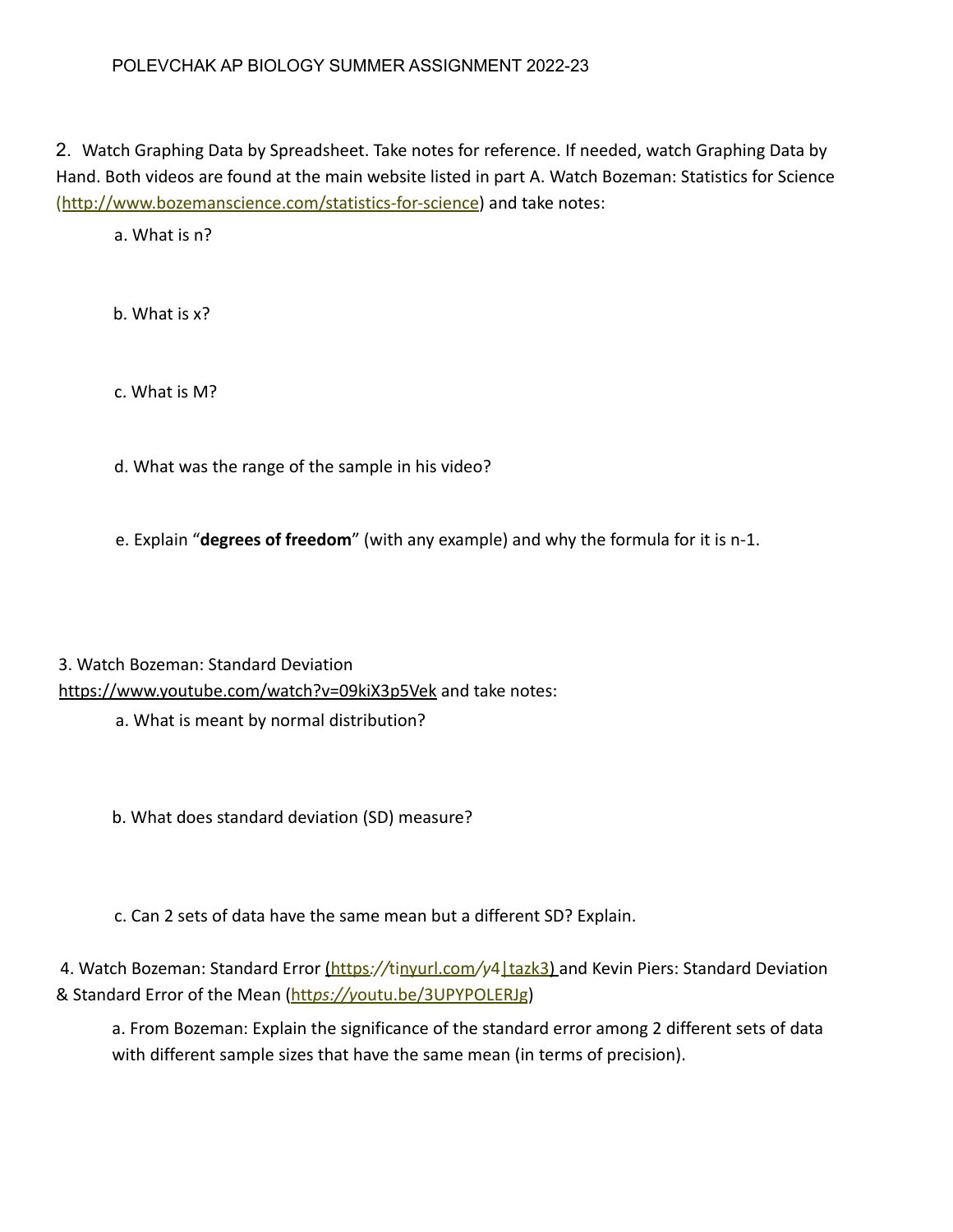- b. From Piers:
- What do SEM bars that have overlapping means on a graph indicate?
- Explain the significance if SEM bars overlap, but the means do not overlap.
- Explain the significance if there is no overlap between SEM bars.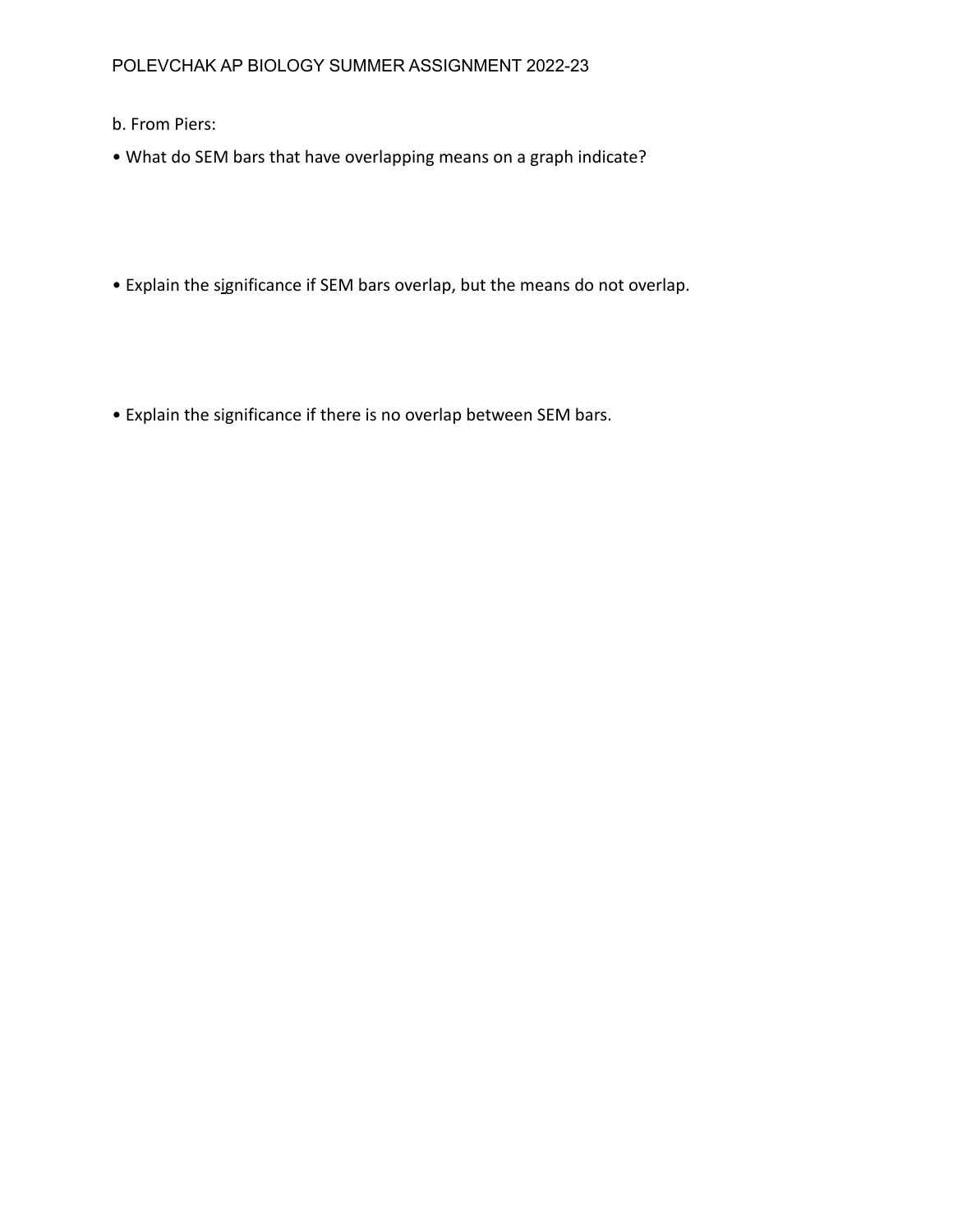**c. Solve the following problems in pencil. You must show all work. Make sure graphs have titles and are properly labeled with units.**

#### **Problem 1:**

1. In relation to AP Biology Investigation #11, you and your lab partner record the following counts of stomata in sunflower leaves.

| <b>Sunflower Plant</b>            |    |  |  |                  |
|-----------------------------------|----|--|--|------------------|
| Stomata<br>(per examination area) | 88 |  |  | $93$ 90 92 75 78 |

Table 1: Stomata per Examination Area

(a) Calculate the mean or average number of stomata for these sunflower leaves,  $\bar{x}$ .

(b) Order the number of stomata from lowest to highest and calculate the median number<br>of stomata for the sunflower leaves of stomata for the sunflower leaves.

(c) Calculate the standard deviation of the number of stomata for the sunflower leaves.

(d) Calculate the standard error in the number of stomata for the sunflower leaves.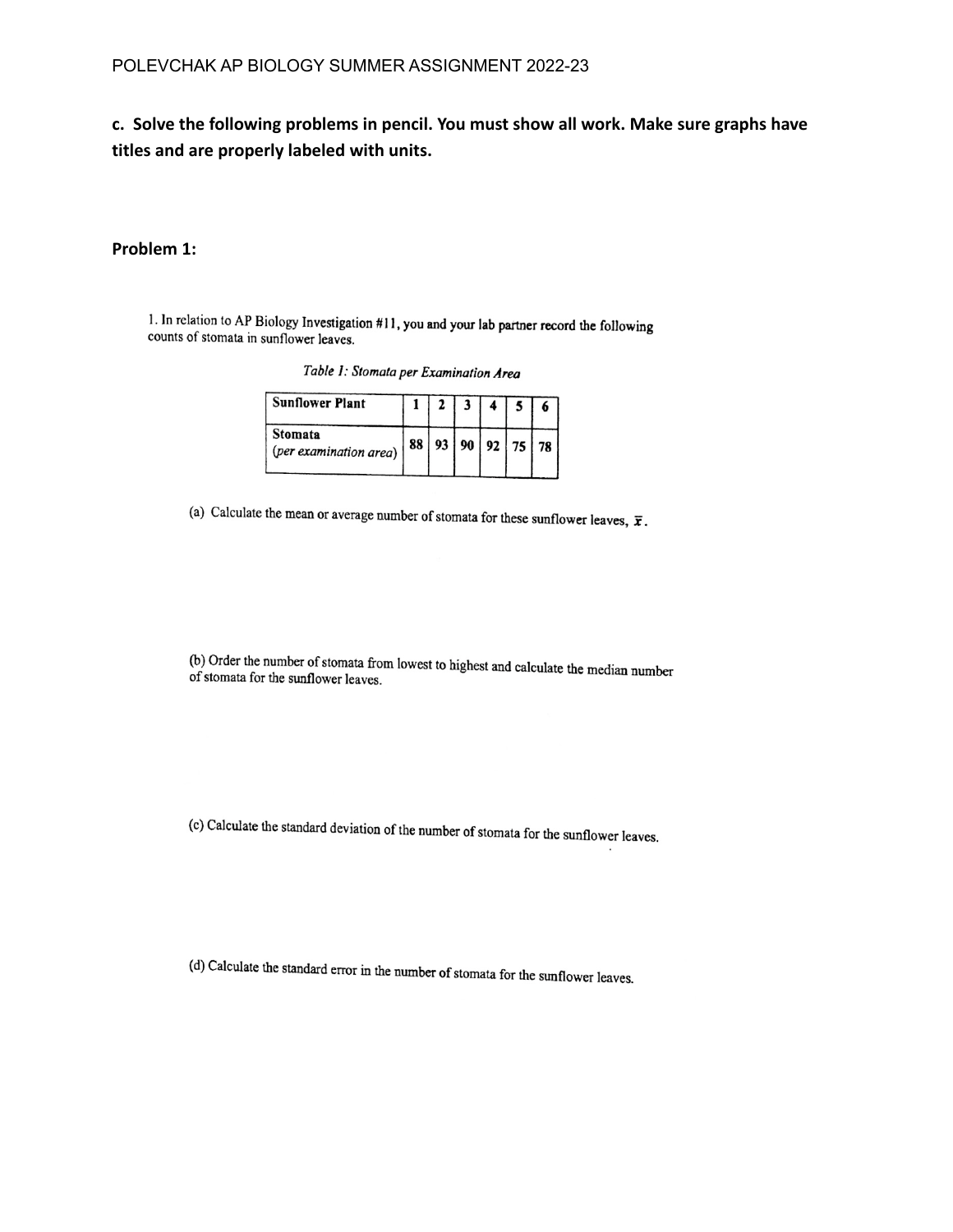(e) Explain in words what the difference in median and mean/average values means.

(f) Make a (very simple) bar graph with the mean of the number of stomata for the sunflower leaves. Draw the error bars on the graph. Interpret the standard error values.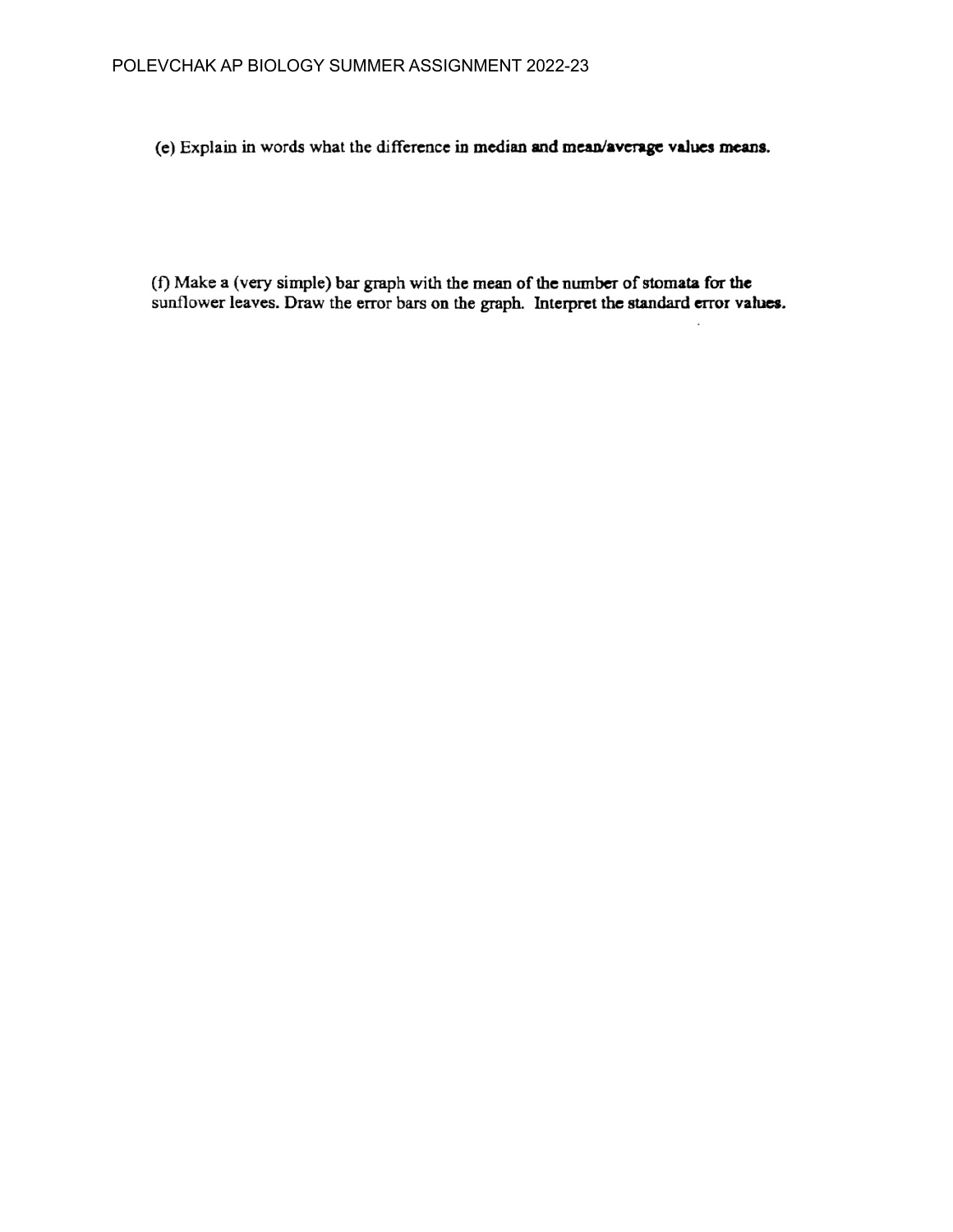#### **Problem 2:**

3. Related to AP Biology Investigation #12, three classes study when fruit fly populations choose Food A over Food B. Each pair of partners in the classes record the number of times that Food A is chosen in preference to Food B in a total of 25 trials. The data from each pair for the three classes is shown below. Use the data to answer the questions below.

|         |    | Group 1   Group 2   Group 3   Group 4   Group 5   Group 6   Group 7   Group 8 |    |    |    |    |    |    |
|---------|----|-------------------------------------------------------------------------------|----|----|----|----|----|----|
| Class 1 | 12 | 16                                                                            |    |    | 13 | 14 | 12 | 15 |
| Class 2 | 10 |                                                                               | 18 |    | 16 | 18 | 13 | 12 |
| Class 3 |    | 19                                                                            |    | 20 | 12 | 13 | 23 |    |

(a) Verify that each class' data set has the same mean and median.

the company

 $\mathbf{r}$ 

(b) Based on the data that is given, which do you expect to have a bigger standard deviation? Which do you expect to have the smallest standard deviation? Explain your answer.

(c) Find the standard deviation for each data set. If your answers do not match your predictions, make sure to go back and explain how you can predict the ranking (i.e. smallest and largest) standard deviations from the data that are given.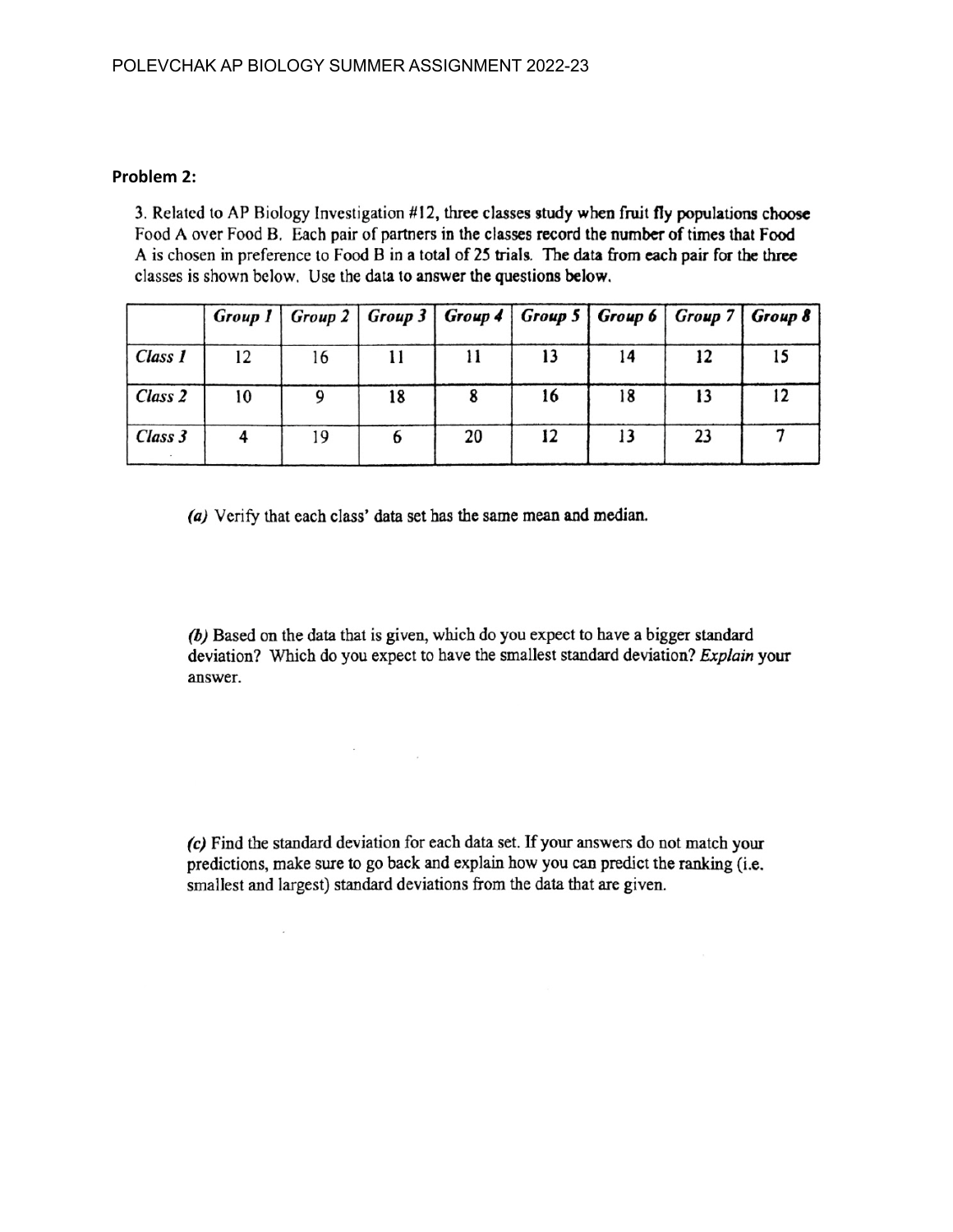#### **Problem 3:**

4) Two different AP Biology instructors compute the means and standard errors for the first exam score for their two different AP Biology classes. The means and the SE bars are shown in the graphs. For each of the teacher's sets determine whether the difference between the means of the two classes is: (A) definitely significantly different; (B) definitely NOT significantly different; or (C) unknown based on the graph whether they are significantly different or not. EXPLAIN your answer for each teacher's set.



#### **Part 2: AP Biology Essential Chemistry!**

This is a review of basic chemistry – *W*e will not spend a lot of class time on these concepts as they should have been learned in Chemistry.

Watch the following videos if you need them:

- 1. Contrast the terms atomic mass and atomic number/periodic table trends.
- 2. What is an isotope and what is special about radioactive isotopes?
- 3. Why are valence electrons important?
- 4. Define the following terms and give an example :
	- a. Covalent bond
		- i. Nonpolar covalent vs. polar covalent
	- b. Ionic bond
	- c. Hydrogen bond